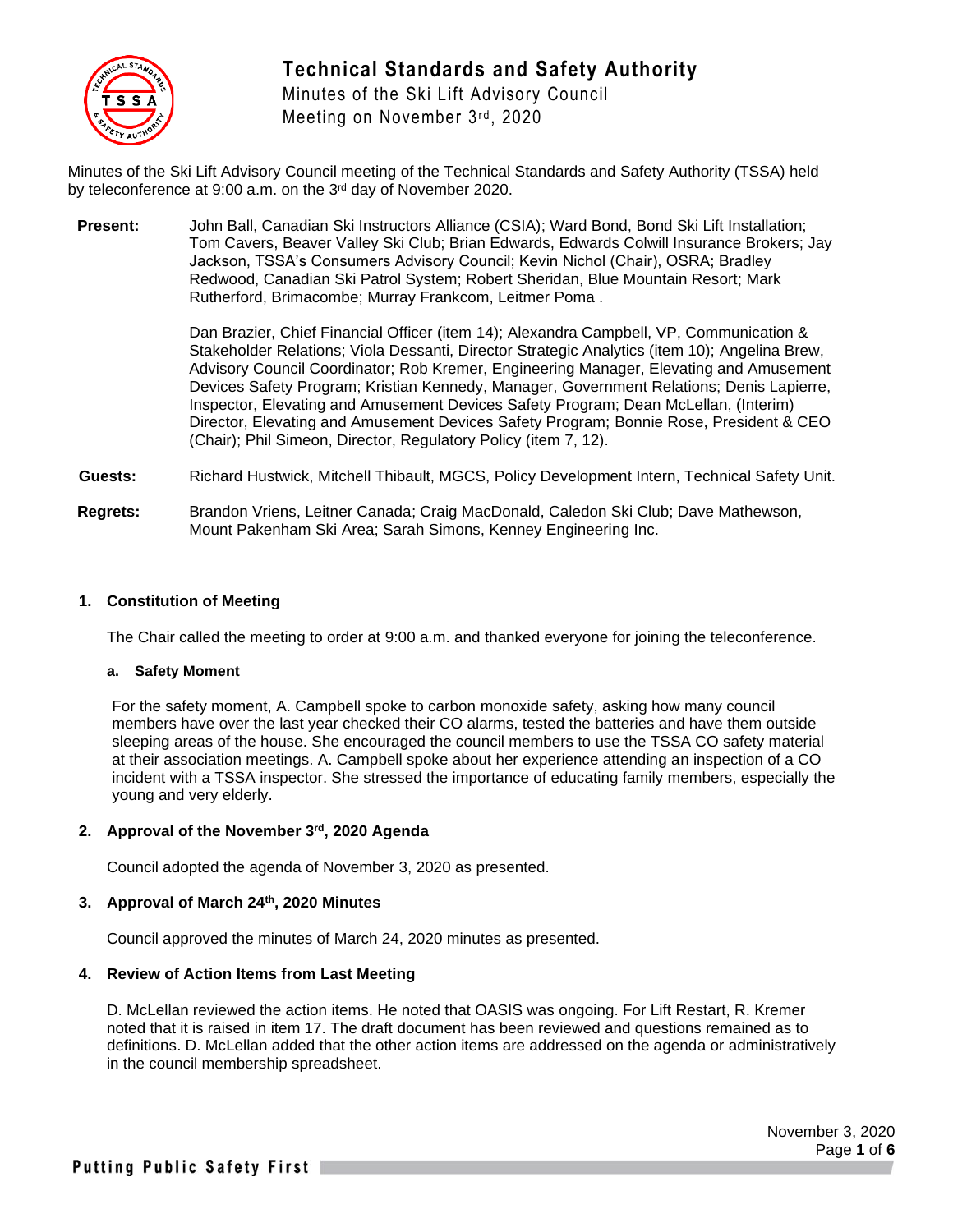

Minutes of the Ski Lift Advisory Council Meeting on November 3rd, 2020

There were no questions or comments from Council.

# **5. Chair's Update**

K. Nichol spoke to this item, he explained that he circulated his update. The focus of his update was on operating in various levels of the public health pandemic response. If case counts trend higher, the industry is lobbying hard to have the industry classified by government in the same way as golf courses and arenas. The industry has put a sufficient number of precautions in effect and hopes the province will appreciate the benefits of outdoor activity. The challenge is the inconsistency in different local public health authorities' guidance, which results in ski resorts not being mentioned the same way as golf courses and ice rinks. They are cautious of their messaging to be sensitive of the public health challenges. There is a ski communications campaign to encourage both outdoor activity at ski resorts as well as social distancing.

There were no other questions or comments from Council.

# **6. TSSA President & CEO's Report**

# **a. Strategic Priorities**

B. Rose spoke to this item and treated her report, circulated to Council prior to the meeting, as read. She opened the floor to questions. She highlighted the strategic focus of council agendas, such as the outcome-based regulatory model, which is covered extensively at this meeting.

There were no questions or comments from Council.

### **7. Outcomes-Based Regulator**

- **a. Standardized Inspection Reports**
- **b. Ski Lift Compliance Standards**
- **c. Working Group**

P. Simeon spoke to this item and provided Council with an update on the progress being made on TSSA's transformation to becoming an outcome-based regulator. He advised that there are three compliance support programs underway, and the ski lifts is one of them. He is aware that the timeline falls in January, during ski season, but the timeline will be adjusted so the sector has time to review the draft compliance support program. He then gave a broad overview of the safety ecosystem and the continuum in regulatory delivery, from education to enforcement.

C. Lehner spoke to the role of enhanced authorizations as "gate-keepers" of TSSA safety services, including engineering review, inspections, risk scoring and compliance support.

P. Simeon detailed compliance standards, stressing that they are not analogous with technical codes and standards; they are TSSA-specific documents that distill key code and regulatory requirements. He explained how compliance standards work, noting that there is a regulatory continuum from the standards to inspector checklists and lastly to inspection reports.

C. Lehner walked through the compliance support options, from a visual perspective, using the draft escalator compliance standard as an example. M. Rutherford said visuals are always beneficial. He asked if a demarcation system can be used to identify parts of the device. T. Cavers commented that one single diagram will be difficult because of differences between lifts, so a simplified version might be best. He agrees with using visuals. J. Ball added that the simpler the better. He compared it to a rental car. damage checklist.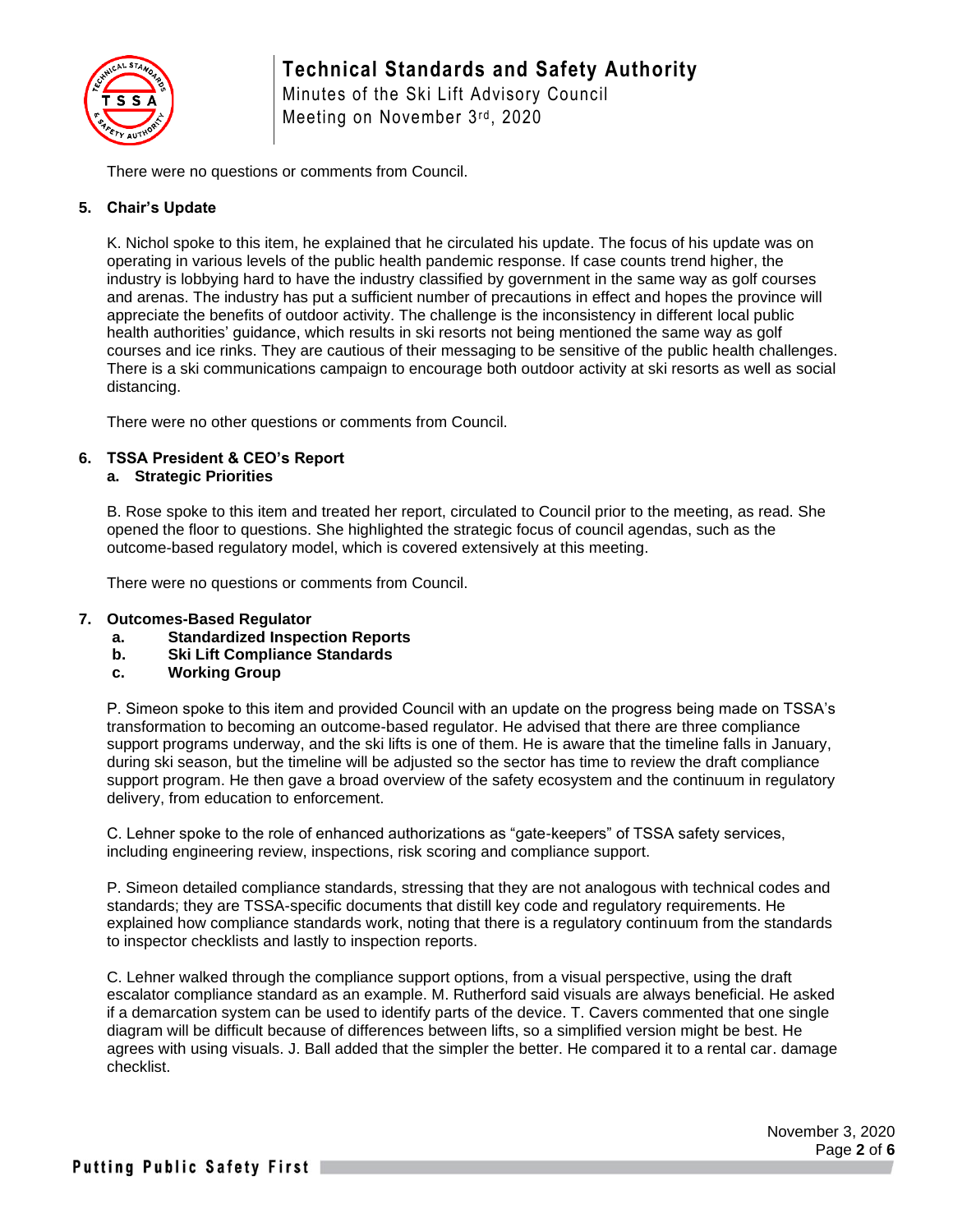

Minutes of the Ski Lift Advisory Council Meeting on November 3rd, 2020

When the ski season ends, P. Simeon advised, a working group will meet. He wants to ensure balance on the working group to ensure diverse perspectives are represented. The council composition might work as a forum, or the Risk Reduction Group (RRG).

T. Cavers asked if the inspection checklist is concurrent with OSRA's pre-season checklist. D. McLellan said this is something TSSA is looking at.

On inspection reports, P. Simeon noted the inspection reports will change to accommodate compliance standards. P. Simeon walked through near- and future-state inspection reports.

T. Cavers asked if the risk score is for a specific installation and if the risk score is based on any criteria around reportable incidents. P. Simeon responded that the ideal state is an accumulation of data related to a device, whether incident data, risk data, etc.

There were no other questions and comments from Council.

#### **8. Stakeholder Engagement**

A Campbell advised that TSSA wants to keep councils focused on transformational initiatives that are underway. TSSA is reviewing the terms of reference to ensure they meet that intended outcome and that engagement is as effective as possible. She noted there was a formal board of directors-council chair meeting as part of this process. Probably in November, a draft revised terms of reference will be posted for council review. She advised that stakeholder engagement challenges include false expectations being raised through too many engagement channels, which leads to too many priorities and deadlines being missed. Also, there is no consistency in the channels of communication, from risk reduction groups to training and certification advisory boards. The terms of reference also have clarity issues around confidentiality or membership criteria. She appreciates that membership turnover and recruitment may be a challenge for the ski sector, given its size in the province. Changing jobs will mean membership reviews to reduce challenges around interpreting criteria of membership, i.e. is it the individual, the company or the sector association that gets priority?

The chair commented that he applauds the effort to create more communication with the board. Hearing about other sectors made him realize the issues facing each sector are not unique. He agrees that because the sector is small the recruitment of new members may be an issue.

There were no other questions or comments from Council.

#### **9. Ombudsman's Annual Report\*\*\***

S. Cooke noted it is a consent item and that it has been an uneventful year from an ombudsman reporting perspective. The Chair asked if there was any activity in the ski sector. S. Cooke said she cannot recall any cases from the sector.

# **10. Safety & Compliance Report\*\*\***

D. McLellan spoke to this item. D. McLellan stated that 5.5% of orders issued were high risk orders; 1.3% of ski lifts are high risk. The chair asked what a high-risk order might look like. D. McLellan responded that they are working on all our orders and identifying which are high risk.

J. Jackson asked if incident reporting is required for near misses. D. McLellan responded that near misses are when a critical component fails that could have caused an injury. Near misses prevent potential injury. J. Jackson asked what the penalty is for not reporting near misses. D. McLellan responded that there are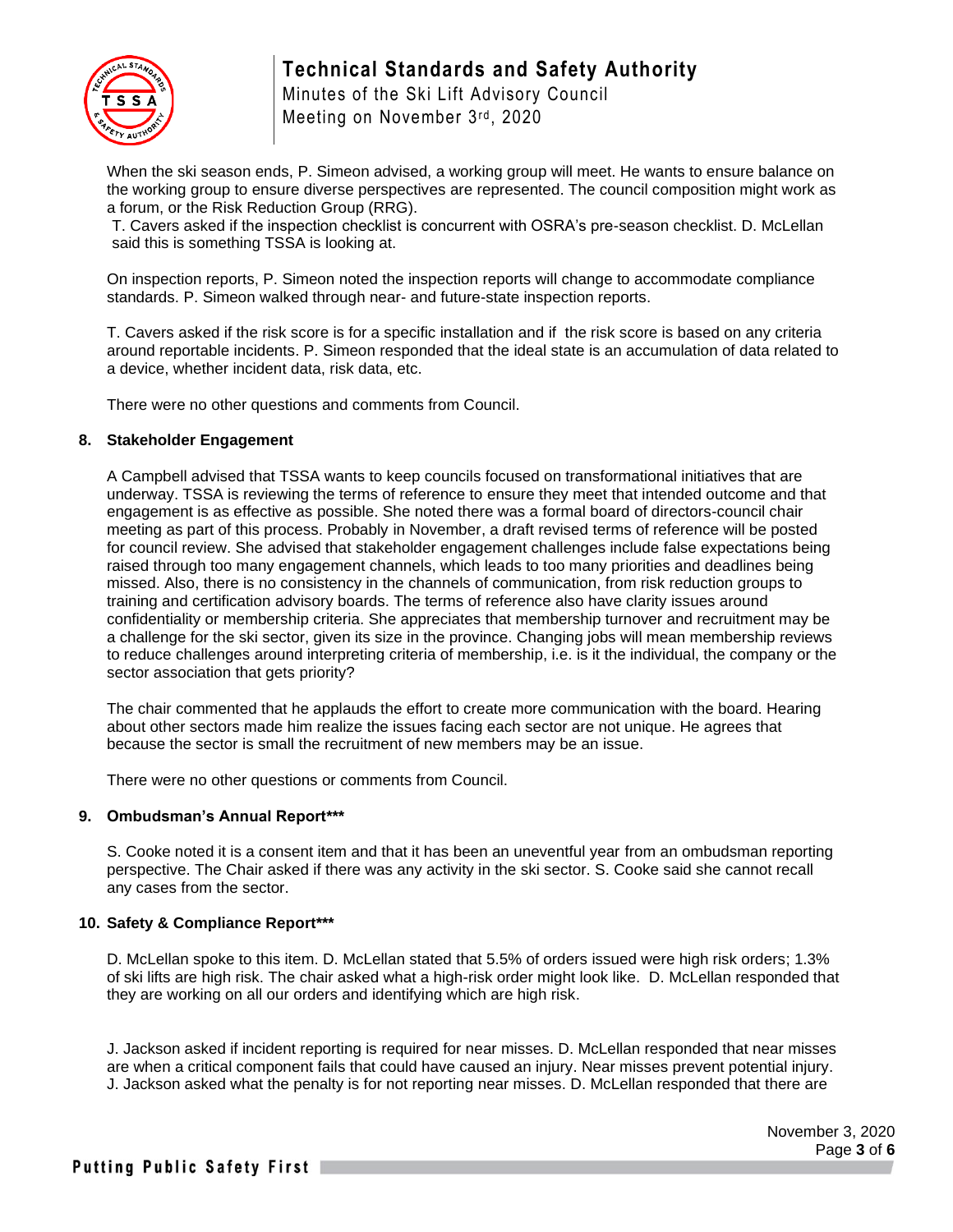

Meeting on November 3rd, 2020

two fines in the regulation, one is a minimum fine of \$100,000 for a person and the other is a minimum fine of \$1 million per corporate account.

# **11. Incidents/Issues Report**

D. McLellan spoke to this item and advised that he encourages incident reporting and reminded council of the importance of reporting.

There were no questions or comments from Council.

# **12. CAD Strategy Report\*\*\***

P. Simeon spoke to this item, noting it is an information item. He showed council the slide with the CAD amendment timeline.

The chair asked what makes elevating devices different in terms of the six-month timeframe for review, compared to 60 days for other codes. P. Simeon replied that 60 days are for sectors' CADs that are ready and able to adopt in short time frames. J. Ball asked about the timeframe in relation to ski lifts. R. Kremer commented that if all the sectors are identified, there are no reasons why one particular section of the CAD cannot be effective on a separate in-force date.

### **13. Ministry of Government & Consumer Services (MGCS) Report\*\*\***

R. Hustwick and M. Thibault spoke about elevator availability and the Ministry's work with TSSA on the issue.

J. Jackson asked about parts supplies for elevators that breakdown. R. Hustwick noted the project is looking at giving TSSA the authority to require elevator contractors report when elevators are out of service. There was considerable discussion about elevator availability issues.

#### **14. Business Model (Fee Structure) Update\*\*\***

A Campbell spoke to this item and provided Council with an overview of the business model changes, including targets and timelines for delivery. D. Brazier joined for questions. He walked through the next steps, with implementation planned for next fiscal year.

A member asked if revisions are by car. Is it \$300 per car or by submission? S. Ariyaretnam clarified that it is by car. The member does a lot of revisions and said it can be used punitively by inspectors. She has seen inspectors go back several times to see if a revision has been submitted, which is costly. She does not think it is fair. S. Ariyaretnam said TSSA will look at the data and if any changes are considered, TSSA will respond to the Council.

On the invigilation fee, one member asked if there is a remote exam fee of \$530 for each person or is the cost the requirement to have someone supervise the exam and host it. D. Brazier and S. Ariyaretnam said it is per sitting to cover the time for the invigilator.

There were no questions or comments from Council.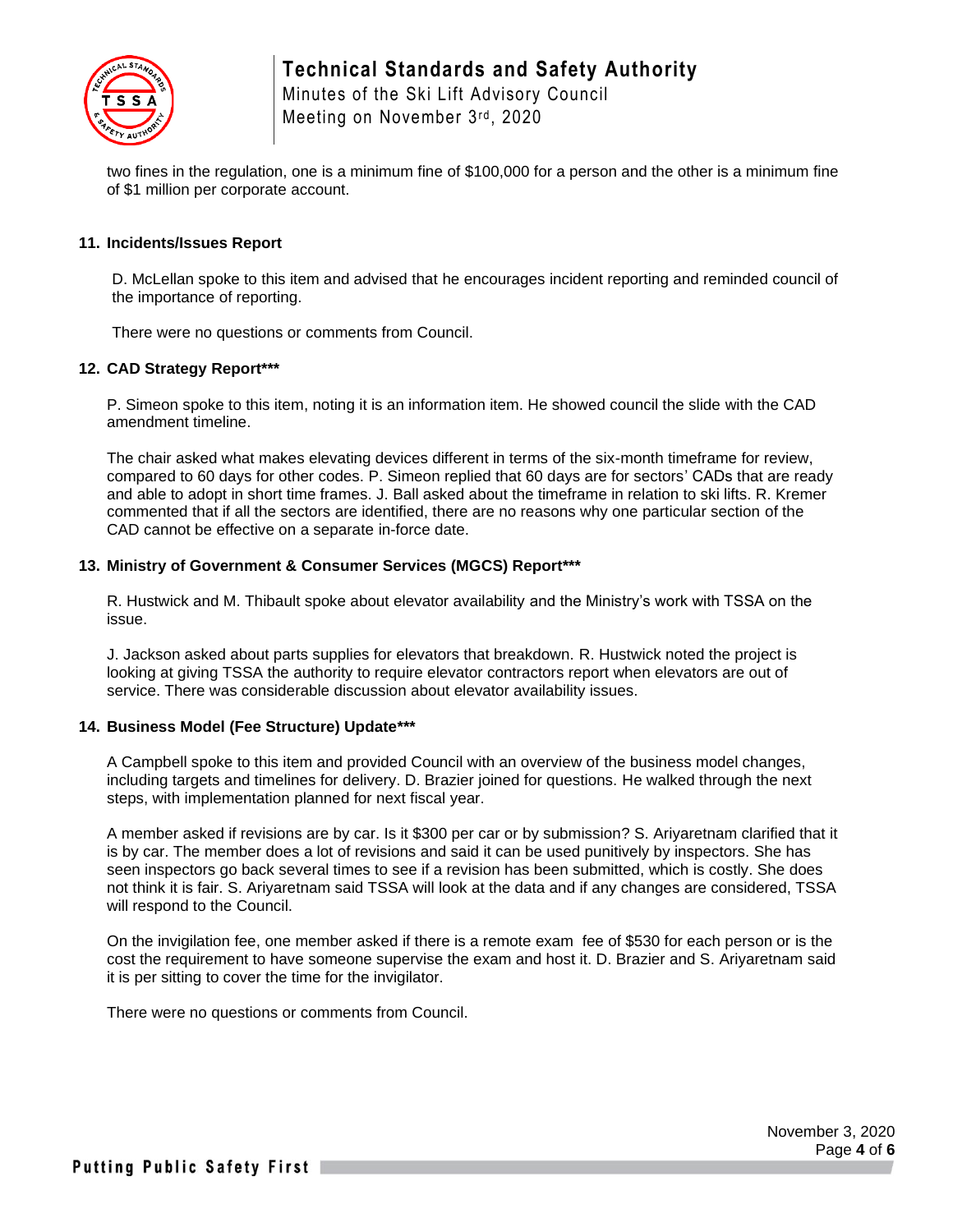

Minutes of the Ski Lift Advisory Council Meeting on November 3rd, 2020

# **15. Update on Mechanic Licensing**

While J. Sorman was unable to attend, the chair met with him the day prior to the SLAC meeting and noted that mechanics are starting to recertify so an attempt was made to create new exam material. The exam bank is being reviewed by engineering to make sure it is relevant to code. As far as his material for continuing education is concerned, there is new information on conveyor safety and COVID-19. Some of the courses have been on Zoom and WebEx. Virtual approaches have worked out well, but it is a challenge when one is trying to confirm if students are paying attention. For people challenging exams, that process is starting Thursday because the Georgian College ski resort operating program no longer exists, before they were the ones filling that in the past. The instructor from that course has agreed to teach it, both in-person and on-line condensed to 4 hours. J. Sorman mentioned it will not be until January 2021 that exams can be challenged.

There were no comments or questions from council.

# **16. Aging Lift Assessment RRG**

The chair explained that this issue has gone back and forth at Council. Right now, the RRG has made recommendations back to TSSA. R. Kremer commented that he thought there would be a follow-up meeting, so he advised regrouping to discuss recommendations back to TSSA. The chair acknowledged there needed to be another meeting.

**Action**: RRG to continue work on Aging Lift Assessment.

#### **17. a) Incident Reporting & Start up – Updates**

R. Kremer noted that TSSA did redraft the guideline TSSA would be following. The only part that is outstanding is the "hanger" wording. He advised alternate language. He also suggested updating the incident reporting form now that the guideline is complete. The two must reflect each other. He offered to circulate that with the new revision.

M. Rutherford preferred the revised language as it better fits what Council is looking for, concept-wise.

T. Cavers seconded M. Rutherford's point as it can apply to someone hanging from a piece of equipment.

J. Ball supports the change as well. Cases are different from situation to situation.

R. Kremer said TSSA will still need a definition because it is a unique situation Council and TSSA are trying to identify. The Chair said the Council will work on language round a definition.

There were no additional questions or comments from Council.

**Action**: Council to work on the definition of "unseated passenger."

### **b) COVID-19 Impact on Licensing**

The chair commented that he gave an update at the outset of the meeting.

There were no questions or comments from Council.

#### **18. Council Administration**